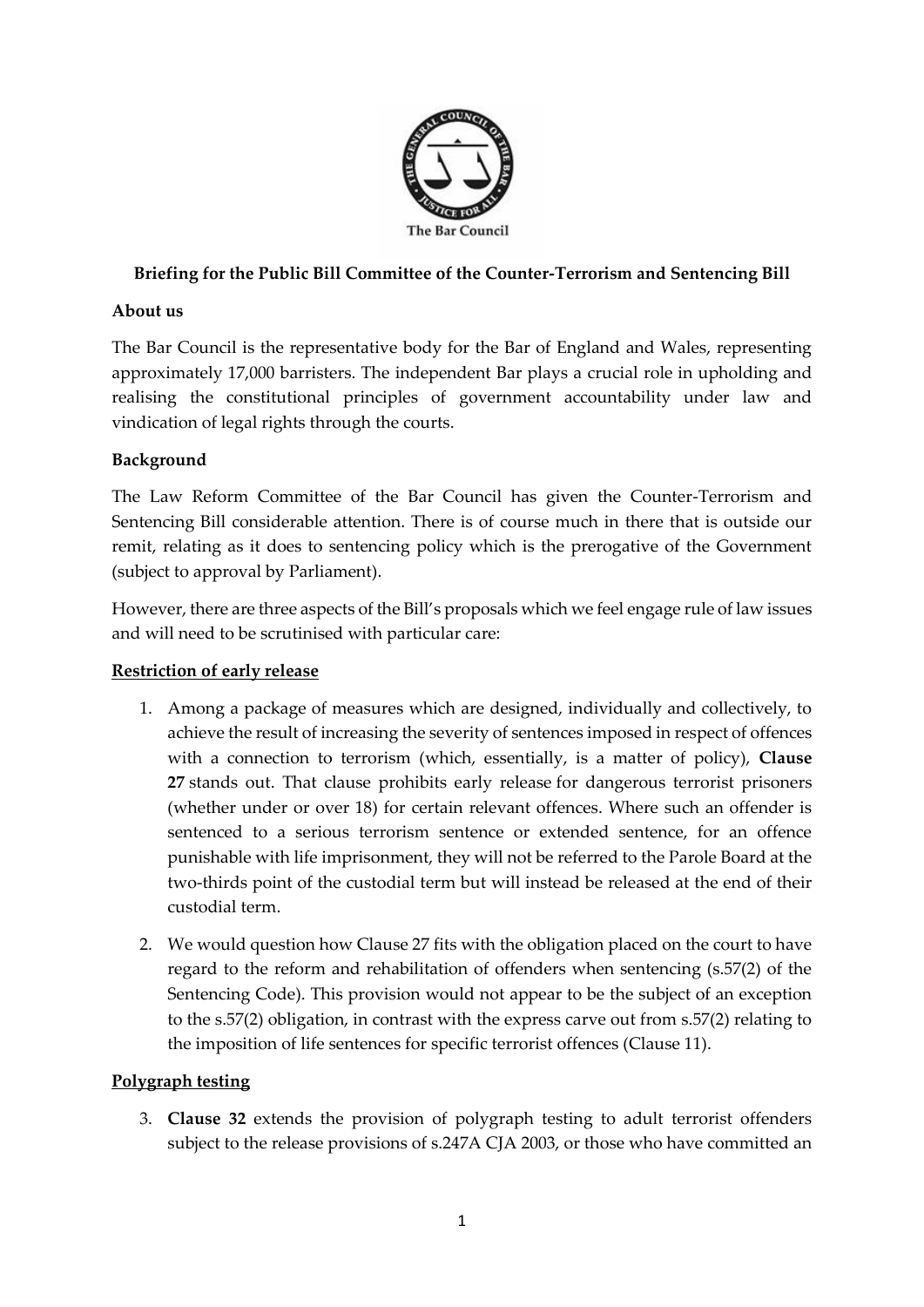offence with a terrorist connection. Reference is also made (in **clause 41**) to the introduction of a polygraph testing measure as a TPIM requirement.

- 4. Provision was made for polygraph testing in the Offender Management Act 2007, and a three-year pilot of polygraph testing was announced on 3 March 2020 in relation to domestic abuse offenders.<sup>1</sup> The Explanatory Notes to the Bill do not clarify whether the Government intends to conduct and resource a similar pilot programme with a view to revisiting the efficacy of this technique of monitoring risk. Clarity in this regard would be welcome.
- 5. The Committee will be aware that a body of research exists as to the reliability or otherwise of polygraph tests.
- 6. We would observe that there is a significant distinction between (a) using the result of a polygraph test for intelligence purposes, or as a trigger for further investigation – in which situation a degree of permissible error as "false positives" can be countenanced without too much disquiet and (b) relying upon such a test evidentially to demonstrate non-compliance with a particular measure for the purposes of *e.g.* breach proceedings. While polygraph testing might assist as part of a suite of tools to monitor an individual's behaviour, it is important that polygraph testing is not used as a standalone trigger for recall to prison from licence, for example.
- 7. We would also note that the Regulations relating to polygraph testing which under clause 35 the Secretary of State is empowered to make will need to be scrutinised with some care.

#### **Terrorism Prevention and Investigation Measures (TIPM)**

- 8. **Clause 37** provides for a reduction in the standard of proof to be applied to the test for imposition of a TPIM (and thereafter its review).
- 9. The current test, contained in s.3 of the TPIMA 2011, requires the Secretary of State for the Home Department ("the SSHD") to be *"satisfied on the balance of probabilities"* that the individual is or has been involved in terrorism related activity ("TRA"). The proposed amendment reduces this to a requirement that the SSHD *"has reasonable grounds for suspecting"* that the individual is or has been involved in TRA.<sup>2</sup>
- 10. This is therefore a considerable watering-down of the test. It represents a reversion to the test applicable to the making of a control order under s.2 of the Prevention of Terrorism Act 2005.
- 11. It is not clear to us why this reduction in the standard of proof is said to be necessary. We are not aware of any case in which a TPIM has been quashed on review on the basis that the standard of proof has not been met.

<sup>1</sup> <https://www.gov.uk/government/publications/domestic-abuse-bill-2020-factsheets/mandatory-polygraph-tests-factsheet>

<sup>2</sup> While there are further tests which are required to be met before a TPIM can be imposed, each of those is connected to the question of whether the individual is, or has been, involved in TRA.